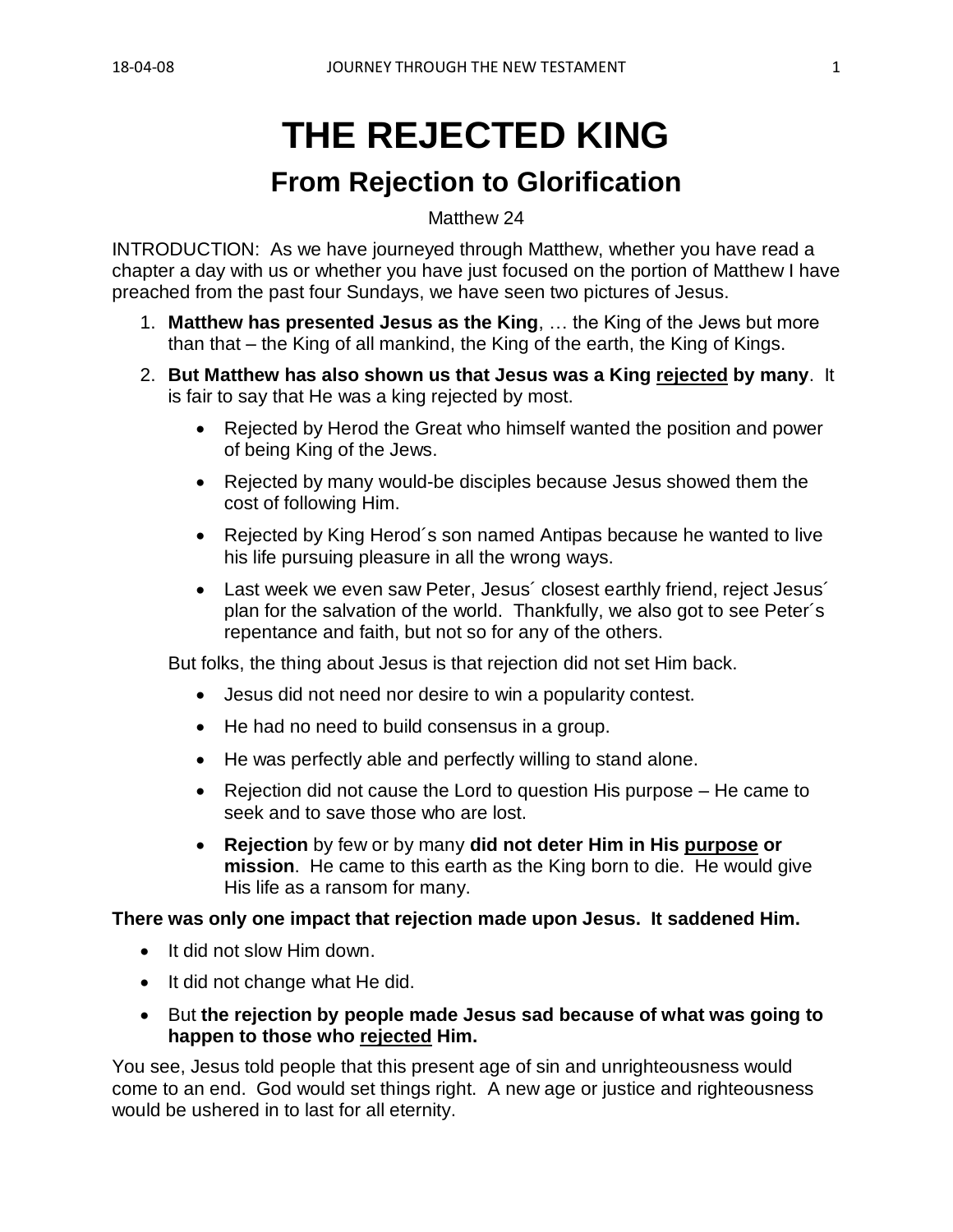Jesus called this "the end of the age." Do you remember when Jesus told His disciples not to try to destroy the followers of Satan right now because sometimes we are not discerning enough to tell the difference between the righteous and the unrighteous?

Jesus said, Matthew 13:49–50 49 So it will be at the end of the age. The angels will come forth, separate the wicked from among the just, 50 and cast them into the furnace of fire. There will be wailing and gnashing of teeth."

In Matthew 24, where we find our text today, Jesus speaks more extensively about this end of the age than at any other point in His ministry. He tells us three things. And my friend if you are a follower of Jesus Christ, you are going to see these things happen!

## **I. JESUS IS COMING BACK IN GREAT GLORY!**

Matthew 24:29–30 29 "Immediately after the tribulation of those days the sun will be darkened, and the moon will not give its light; the stars will fall from heaven, and the powers of the heavens will be shaken. 30 Then the sign of the Son of Man will appear in heaven, and then all the tribes of the earth will mourn, and they will see the Son of Man coming on the clouds of heaven with power and great glory.

- A. **Jesus warned that right before He returns there is going to be a period of tribulation that encompasses the whole earth.** The prophet Daniel told us that God set the stopwatch on this period at seven years. The whole seven years will be horrible, with great portions of the population dying from famine, disease, and God-sent disasters.
- B. But both Daniel and Jesus said that in the middle of this terrible seven years, everything will get worse – orders of magnitude worse! Jesus described it in this same chapter.

Matthew 24:21 For then **there will be great tribulation**, such as has not been since the beginning of the world until this time, no, nor ever shall be.

The Bible tells us that during that time of Great Tribulation

- The devil, Satan, that serpent of old, will no longer be allowed to even make intermittent visits to heaven to accuse believers of their sin, but he will be cast down to earth will all his demonic followers.
- He will possess a man whose heart is so utterly wicked and whose disposition is so totally set against God Almighty that he is called in Scripture the antichrist. The devil will control and empower this man who personifies evil, and who will do his wicked worst to oppose the things of God and be a plague and a curse to the people of God, both Christians and Jews.
- In addition, demons who have been imprisoned in the abyss since they sinned grievously in the days of Noah before the flood, will be released upon the earth to inflict such pain upon people they attack that the people will desire to die, but not be able to commit suicide. Perhaps the sting of these demonic creatures will immobilize their victims so that they must simply lie down for five months in excruciating pain.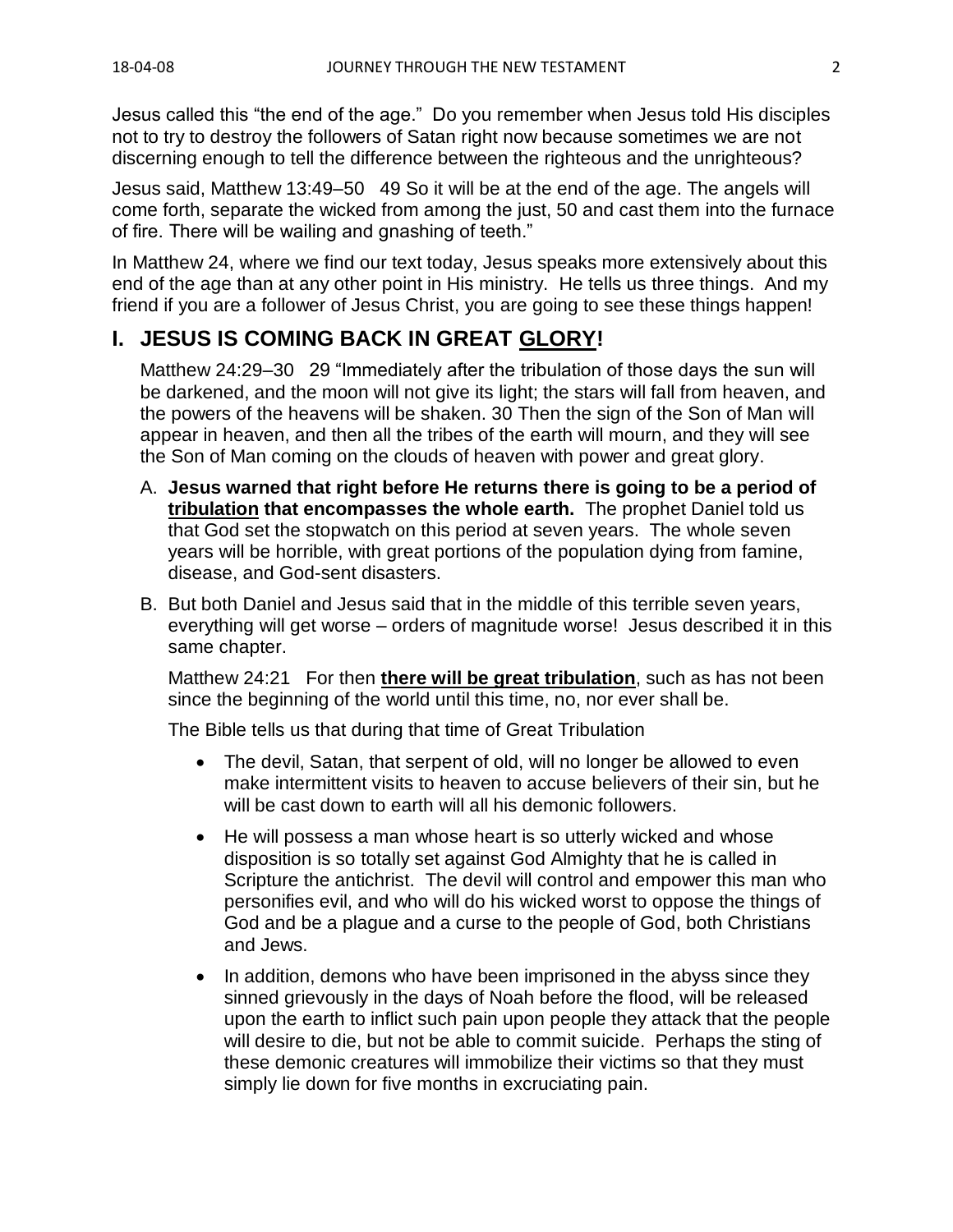• There will be seasons during that three and one half years when the sun begins to burn with greater intensity, scorching people and setting random fires. The heat is so great that people blaspheme God. When God does turn down the power of the sun, He will bring it for a time all the way to darkness, and unimaginable cold encompasses the planet to such a degree that it brings with it indescribable pain.

My friend, some of you think that I speak of fantasy or with imaginative exaggeration. But you would not think that is you knew the Bible. If you knew God´s Word

- like some of you know players and stats of your favorite team,
- or the actors and plots of your favorite movies or TV shows, …

Or if some of you teens knew this book like you know some of those games in which you invest untold hours of your life, …

you would know that what I am telling you is straight out of Holy Scripture,

and I have not dared to embellish it at all.

In fact, you would also know that I have not told the half of it.

If I were to inform you of every plague, disaster, tragedy, catastrophe, sorrow, and grief that the Bible says will occur during those seven years of tribulation, I would need three to four times the length of time I am going to take for this entire sermon.

No wonder, Jesus said that there has never been anything like this to happen in the history of the earth before this time of tribulation begins.

But, my friend, I have told you all of this bad about the tribulation Jesus said is coming to tell you the good, the wonderful, the marvelous news that

Matthew 24:29–30 29 "**Immediately after the tribulation** of those days the sun will be darkened, and the moon will not give its light; the stars will fall from heaven, and the powers of the heavens will be shaken. 30 Then the sign of the Son of Man will appear in heaven, and then all the tribes of the earth will mourn, and **they will see the Son of Man coming on the clouds of heaven with power and great glory.** 

God allowed the apostle John to see a vision of Jesus coming back from heaven to this earth in power and great glory. He said,

- King Jesus would descend from heaven on a great white horse. For all of you animal lovers, that means horses in heaven, and they can fly!
- And all the believers from across the ages who have died and gone to heaven will come back following the King, and they will be riding white heavenly, flying horses.
- The King of Kings and Lord of Lords will not come in the humble flesh which adorned Him while He lived upon this earth, but in His glorified resurrection body that glows with the brilliant light of the glory of God.
- The saints following Him will be in their resurrection bodies as well, and no one will have any fear as they descend for battle against the antichrist and the armies of the earth that have followed him to their doom.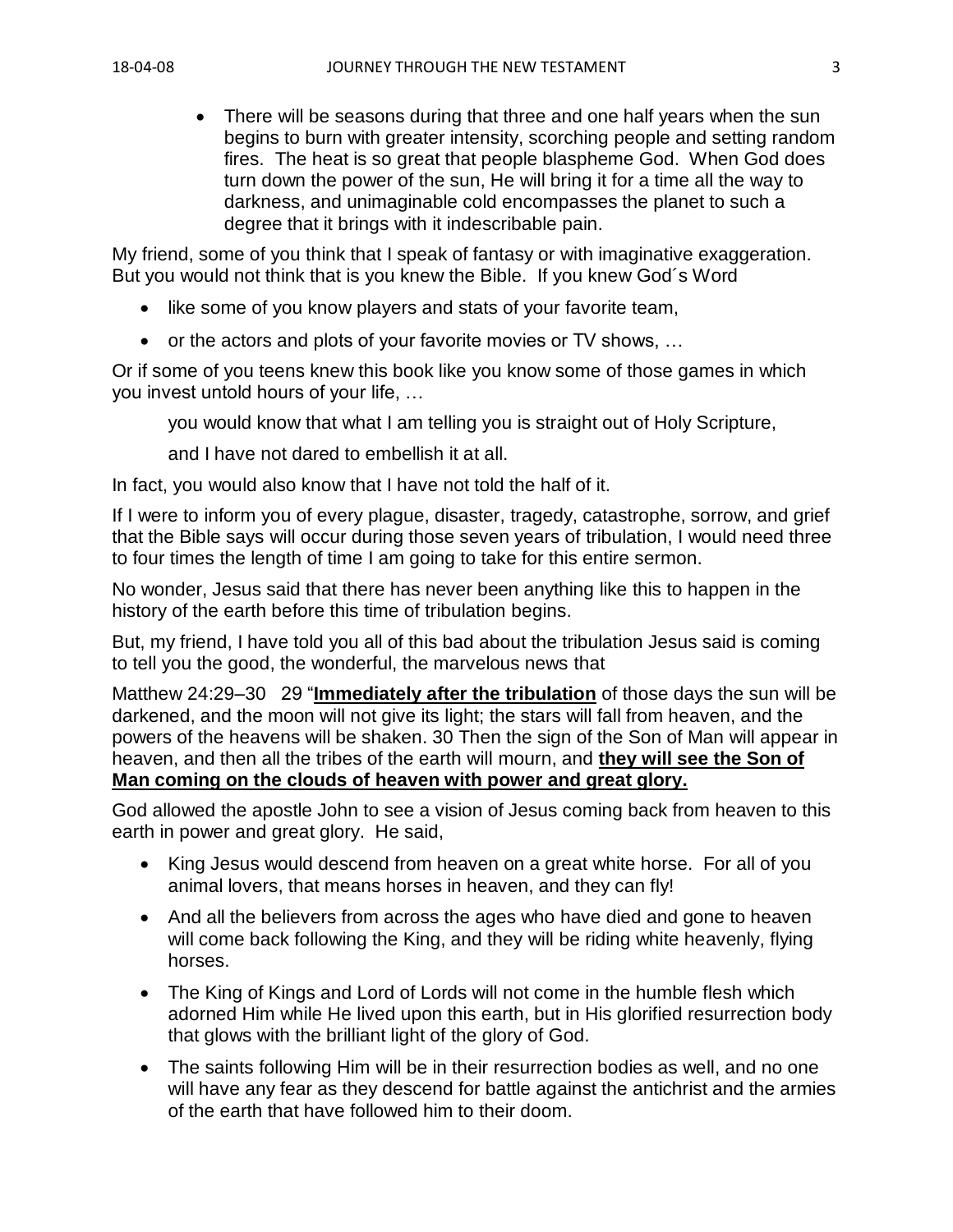- In fact, the saints will not even have to lift a sword or pull a trigger in battle, for the Everlasting Son of God will speak a word from His mouth and it will go forth with such power that like the most powerful laser you can imagine will cut the soldiers in half who have gathered against the Lord of Glory, coming back to claim the world He created.
- And in what may be the shortest battle in all of history, the army gathered to fight against the returning Messiah will be slain, the antichrist who so plagued the world during the years of tribulation, accompanied by his assistant the false prophet, will be captured and thrown alive into the Lake of fire, burning with brimstone.
- And then the devil, called the dragon and Satan, will be bound with a chain forged in heaven and cast into the abyss in the center of the earth and locked within its fiery walls for a thousand years.
- And the King, the King of Kings, once rejected, now glorified, will take His throne!
- And all of those people who had put their faith in the Lord Jesus Christ
	- $\circ$  Those from Old Testament days who trusted by faith in the coming Messiah
	- $\circ$  Those who went against the conventional wisdom of the day when Jesus walked upon the earth and believed in Him as Lord and Savior
	- o Those who after Jesus rose from the dead and ascended back into heaven, put their faith in the resurrected Christ and continued to live for Him
	- $\circ$  Those across the years like us, who never got to see Jesus with their eyes, but who believed the testimony of the Word of God and responded to the conviction of the Holy Spirit as He spoke to our hearts and declared Jesus to be the Lord, Master, and Savior of our lives
	- o And those who during those terrible years of tribulation repented of their sins and trusted in Christ and then paid for their commitment as martyrs at the hands of the antichrist and his henchmen …

All of them will be there around the throne, having been given their assignments to rule and reign with Christ over His kingdom on earth for the next thousand years, and after that for eternity. And on that day, every living thing will exalt the Christ, the Son of Man, the Son of God, who has come back to the earth in great glory.

The words of the prophet Zechariah shall be fulfilled

Zechariah 14:8–9 8 And in that day it shall be— *That* living waters shall flow from Jerusalem, … 9 And **the LORD shall be King over all the earth**. …

#### JESUS IS COMING BACK IN GREAT GLORY!

The second thing Jesus told us in Matthew 24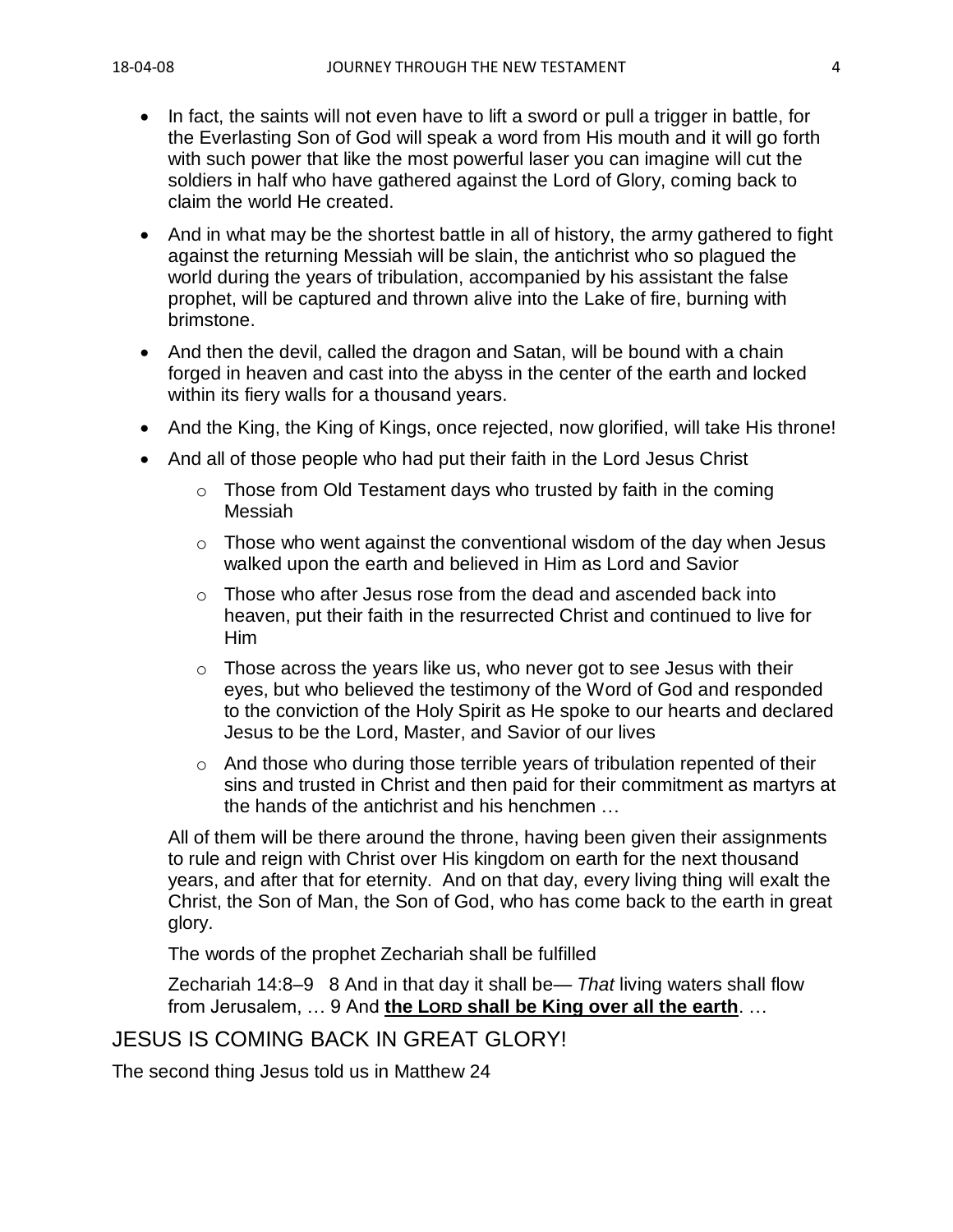## **II. YOU WILL KNOW THE END OF THE AGE IS APPROACHING WHEN YOU SEE THIS SIGN!**

#### What is the sign?

Matthew 24:32–34 32 "Now learn this parable from the fig tree: When its branch has already become tender and puts forth leaves, you know that summer *is* near.

33 So you also, when you see all these things, know that it is near—at the doors! 34 Assuredly, I say to you, this generation will by no means pass away till all these things take place.

#### **The sign is the sign of the budding fig tree.**

A. What does the budding fig tree mean?

- **Every place that the fig tree is used figuratively in Scripture, it always pictures Israel.**
- Israel ceased to be a nation in 70 A.D. when Rome destroyed Jerusalem and the temple.
- But the prophets foretold the re-establishment of the nation.
- The budding of the fig tree refers to the re-establishment of Israel as a nation.
- **This happened May 14, 1948.**
- **Some from the generation alive in 1948 will see the end of the age when Jesus comes back in glory!**
- If some of them see it, many more of us who are younger will still be alive when it happens!

There is a third thing Jesus told us here. Wow! Matthew 24 is a pretty important chapter isn´t it?

## **III. BETWEEN THE BUDDING OF THE FIG TREE (1948) AND THE SECOND COMING OF JESUS, ALL BELIEVERS WILL GO BODILY TO HEAVEN.**

Matthew 24:40–41 40 Then two *men* will be in the field: **one will be taken and the other left**. 41 Two *women will be* grinding at the mill: **one will be taken and the other left**.

The Holy Spirit explains this event, which Bible students call the rapture, in greater detail in

1 Thessalonians 4:16–17 16 For the Lord Himself will descend from heaven with a shout, with the voice of an archangel, and with the trumpet of God. And **the dead in Christ will rise first**. 17 Then **we who are alive** *and* **remain shall be caught up together with them in the clouds to meet the Lord in the air**. And thus we shall always be with the Lord.

Here is what we know:

• Somewhere between May 1948 and Jesus' second coming in glory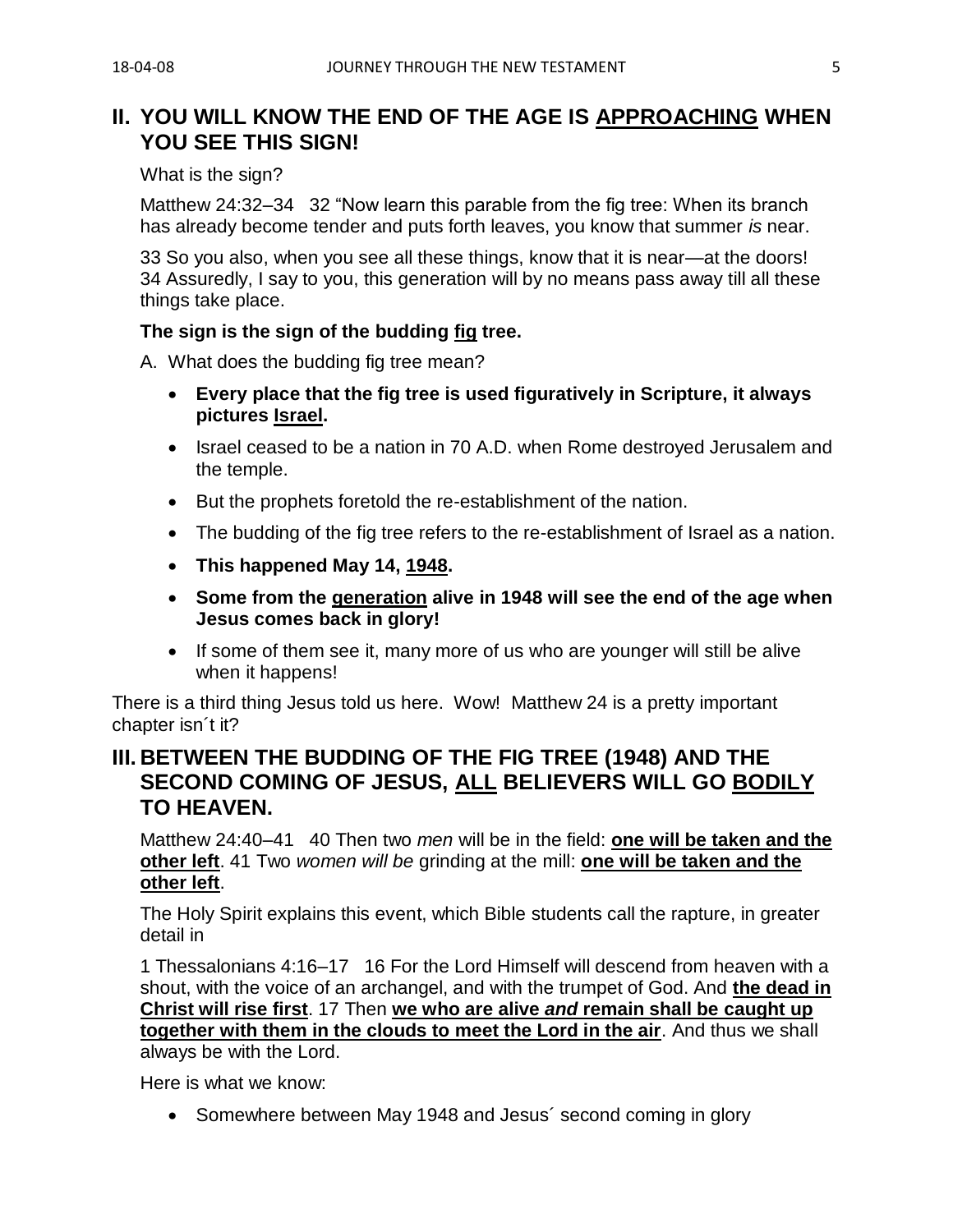- The Lord will come down in the air and call the body of every believer to rise and meet Him in the air.
- When He does, the bodies of every believer since Jesus´ resurrection will be transformed into a resurrection, glorified body like Jesus´ resurrection body and will come out of the graves, or the sea, or the ashes, and meet Jesus in the air.
- After they are resurrected, all of us believers in Christ, will instantaneously be given our glorified, resurrection bodies; and we will rise to meet Jesus in the air as well.
- We will remain then with Jesus in heaven, living in our resurrection bodies until we return with Him when He comes in glory at the end of the age!

Hallelujah!!! Praise God!!!! Could somebody get excited with me???

It makes me want to sing.

**O praise the name of the Lord our God O praise His name forevermore For endless days we will sing Your praise Oh Lord, oh Lord our God**

**He shall return in robes of white The blazing sun shall pierce the night And I will rise among the saints My gaze transfixed on Jesus' face**

**O praise the name of the Lord our God O praise His name forevermore For endless days we will sing Your praise Oh Lord, oh Lord our God**

Now don´t walk out to go home. We´re not finished. I won´t be long, but I have to tell you what Jesus said after He told us these three things.

#### CONCLUSION: **He said, "WATCH!" He said, "BE READY!"**

Matthew 24:42, 44 42 **Watch therefore**, for you do not know what hour your Lord is coming. … 44 Therefore **you also be ready**, for the Son of Man is coming at an hour you do not expect.

A. Why do we need to watch?

Because there could be 120 years between the rebirth of Israel and the rapture and we don´t know where in there it will happen. Nearly 70 years has already passed. It could happen any time!

We need to be watching! But most of all, we need to be ready!

- B. How can we be ready?
	- 1. Be certain of your salvation. The saved rise to meet the Lord in the air. The lost enter the terrible time of tribulation.